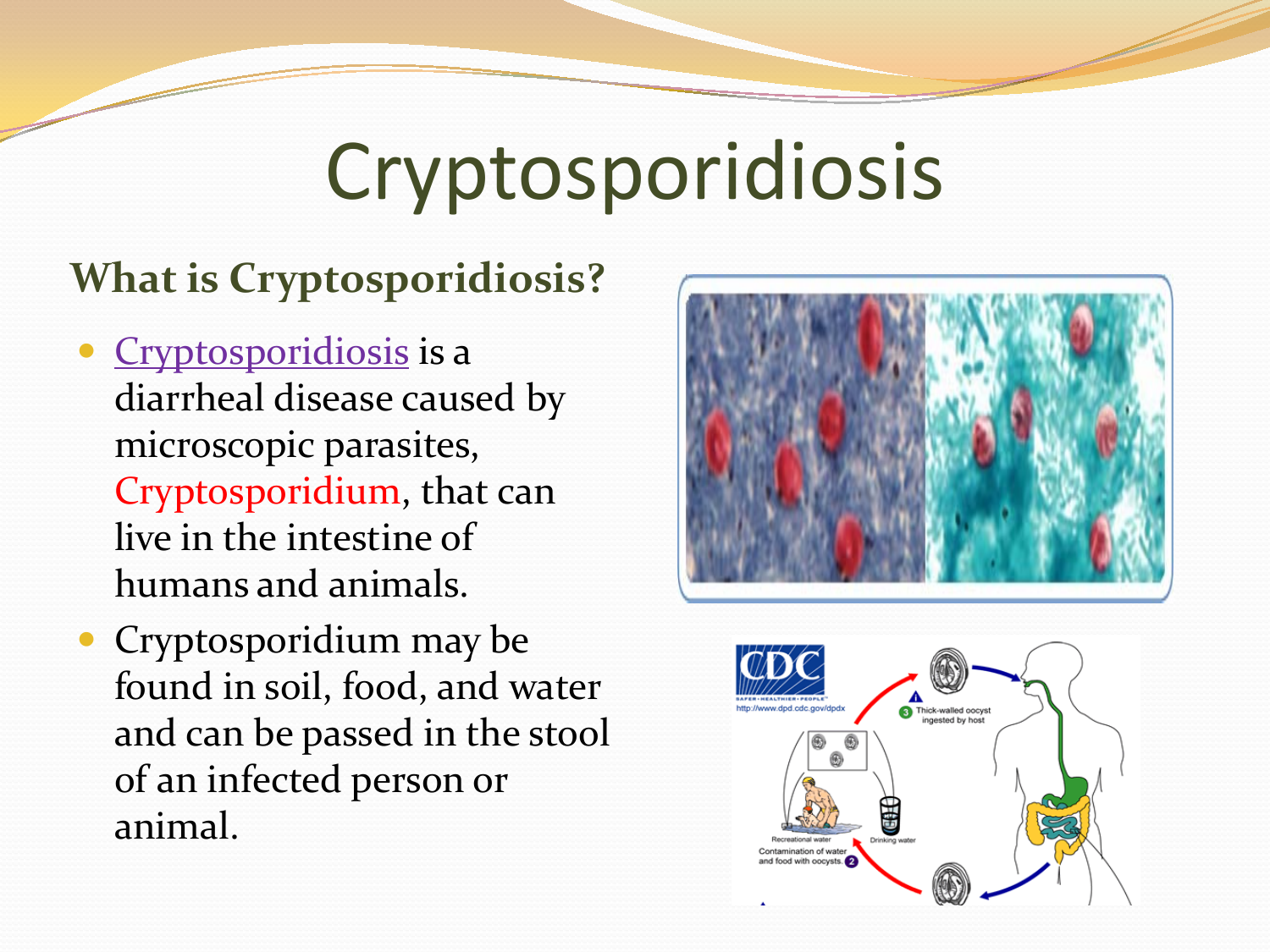## **How is Cryptosporidium transmitted?**

- Oral contact or swallowing something that has come into contact with stool of a person or animal infected with cryptosporidium
- Swallowing contaminated water with cryptosporidium while swimming or playing in water
- Eating uncooked food contaminated with cryptosporidium
- Swallowing cryptosporidium picked up from surfaces that contain stool from an infected person or animal, ie: bathroom handles, changing tables, diaper pails, or toys
- Swallowing cryptosporidium by touching your mouth with contaminated hands through contacting with an infected person or animal feces.
- Exposure to human feces through sexual contact.

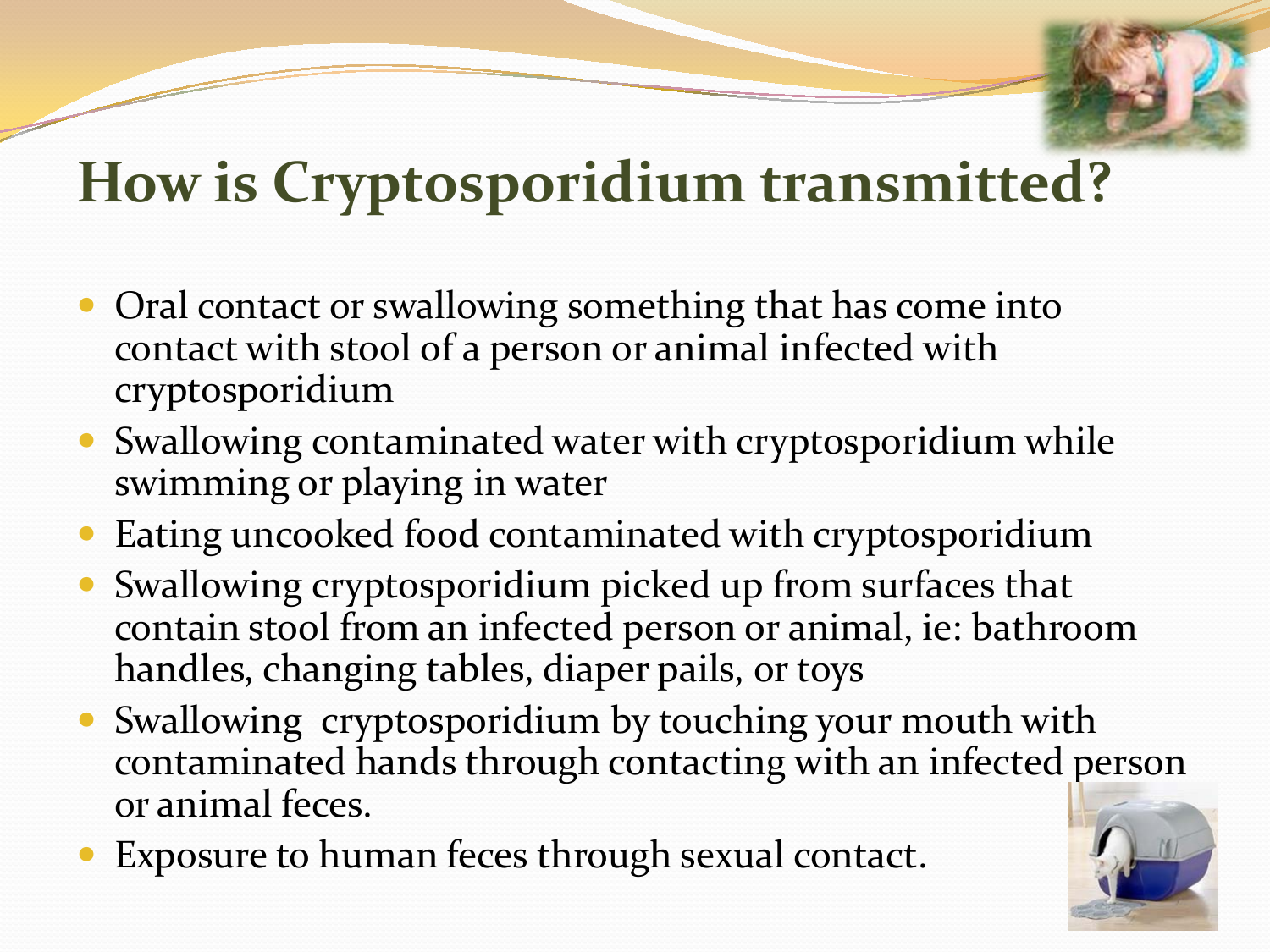## **Who is susceptible to Cryptosporidium?**

Everyone is susceptible to Cryptosporidium

#### **People more likely to become infected include:**

- Children in child care settings especially diaper-aged children
- Child care workers
- International travelers, backpackers, hikers, and campers who drink unsafe water
- People, including swimmers, who swallow water from contaminated sources



- People who handle infected cattle
- People exposed to human feces through sexual contact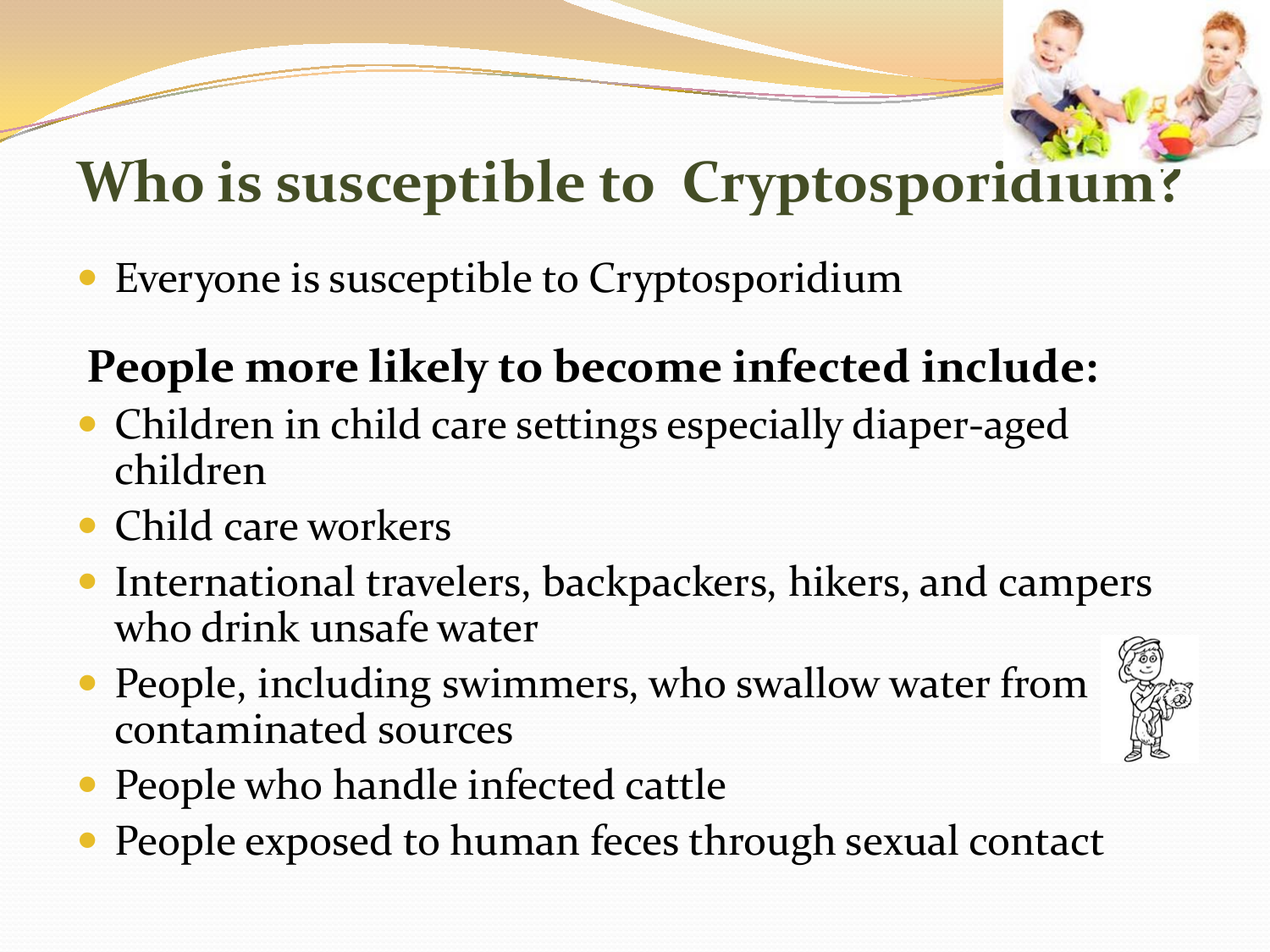#### **Symptoms of Cryptosporidiosis?**

The symptoms generally begin 2 to 10 days after exposure and last about 1 to 2 weeks.

- Watery diarrhea
- Stomach cramps or pain
- Dehydration
- Nausea
- Vomiting
- Fever
- Weight loss

\*People with weakened immune systems may develop serious, chronic and sometimes fatal illness.





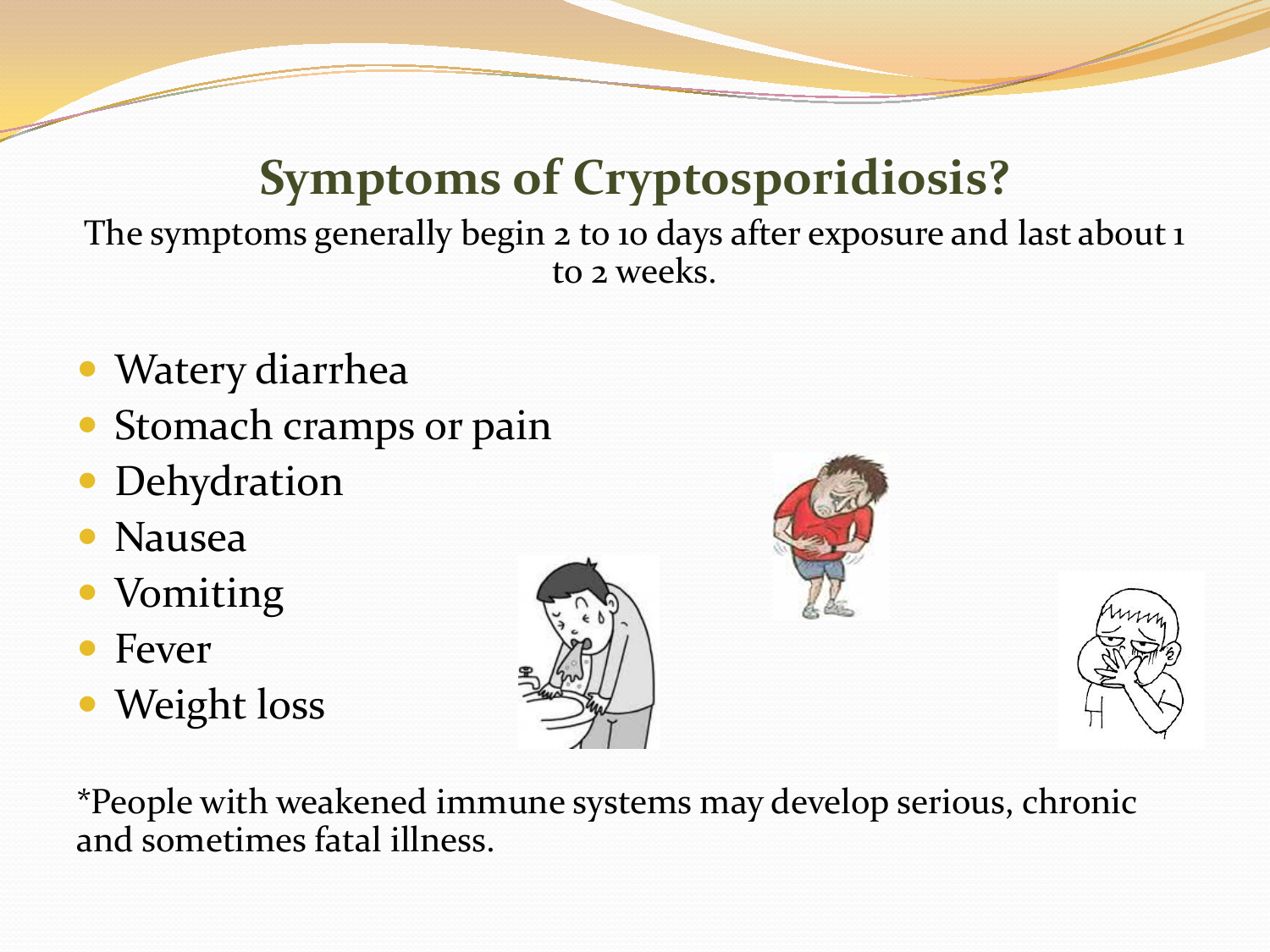#### **How is Cryptosporidiosis diagnosed?**

• Stool specimens

### **What is the treatment for Cryptosporidiosis?**

- Most people who have healthy immune systems will recover without treatment.
- Drink extra fluids to prevent and treat dehydration.
- Some patients may respond to certain antibiotics.